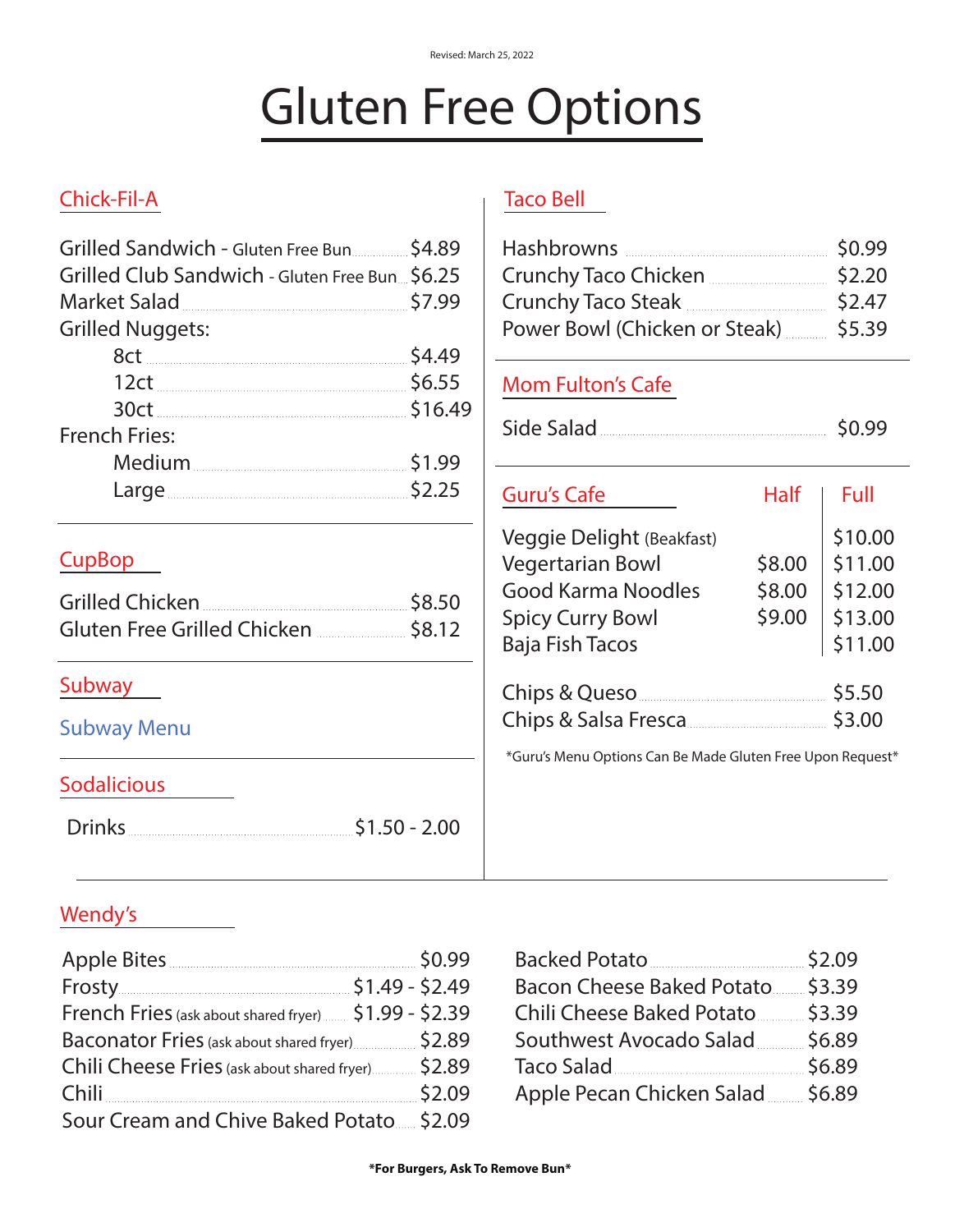# Gluten Free Options

### Jamba Juice

Mango Chia Omega Smoothie With Greek Yogurt Mango-A-Go-Go® Smoothie Aloha Pineapple® Smoothie Banana Berry™ Smoothie Caribbean Passion® Smoothie Peach Pleasure® Smoothie Razz Matazz® Smoothie Strawberry Wild® Smoothie Strawberry Surf Rider™ Smoothie Apples N Charge™ Amazing Greens™ Kale-Ribbean Breeze™ Peanut Butter Chocolate Love™ Mega Mango™ Smoothie Peach Perfection™ Smoothie Pomegranate Paradise™ Smoothie Strawberry Whirl™ Smoothie

Peanut Butter And Banana Protein Smoothie Chocolate Protein Smoothie Protein Berry Workout™ Smoothie Apples N Greens™ Smoothie Greens N Ginger™ Berry Up Beet™ Smoothie Orange Carrot Karma™ Smoothie Peach Mango Smoothie Acai Super-Antioxidant ™ Smoothie Orange C-Booster™ Smoothie Chocolate Moo'd® Smoothie Matcha Green Tea Blast® Smoothie Orange Dream Machine® Smoothie Peanut Butter Moo'd® Smoothie

**\*Prices Vary On Size and Type\***